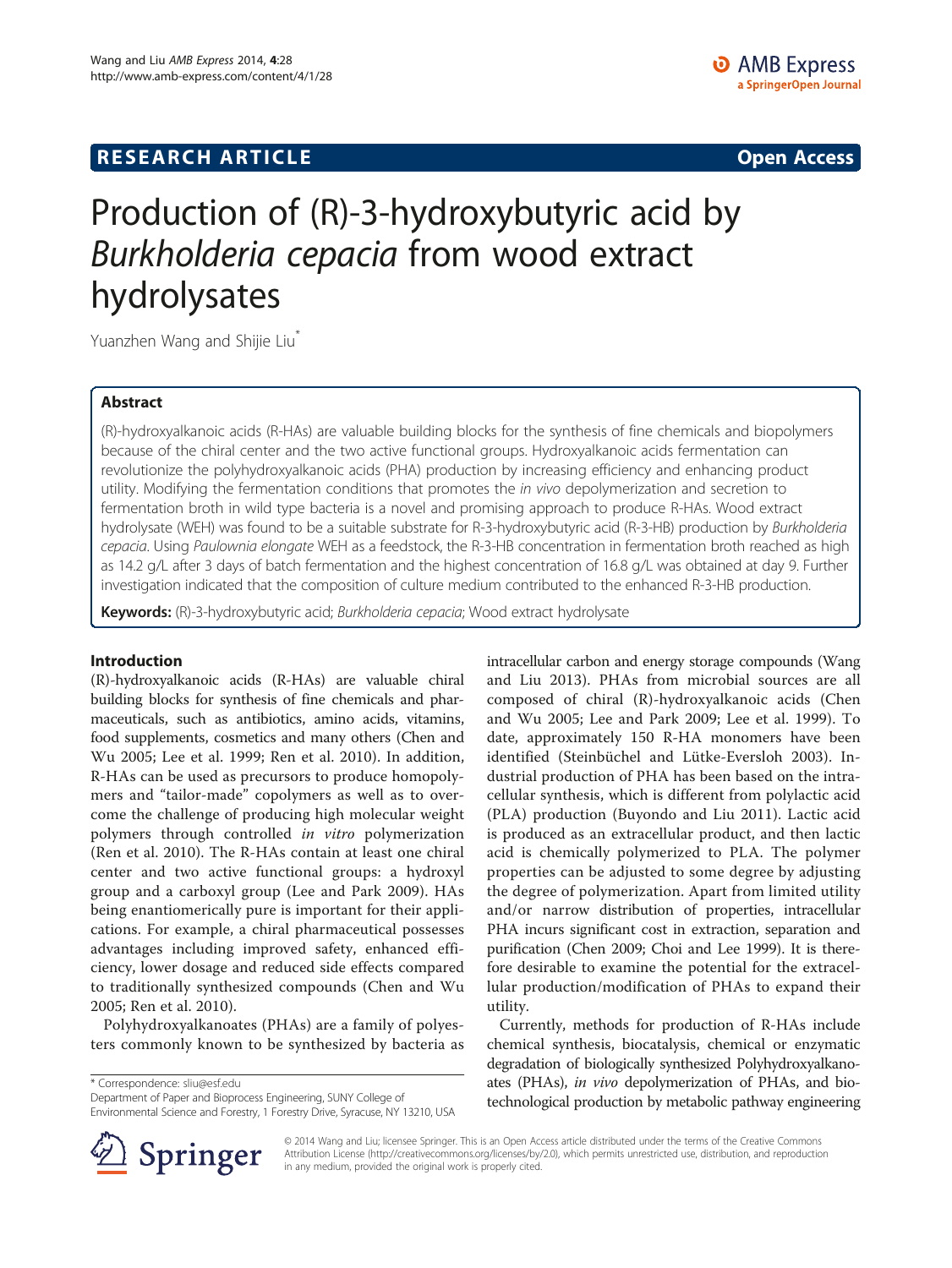(Chen and Wu [2005](#page-8-0); Ren et al. [2010\)](#page-8-0). Direct chemical synthesis of R-HAs has many limitations such as the requirement of pure substrate and expensive catalysts (Ren et al. [2005;](#page-8-0) Ren et al. [2010\)](#page-8-0). Using microorganisms as biocatalysts for R-HA production often gives low yields and enantiomeric excesses (Ren et al. [2005](#page-8-0)). In vivo depolymerization of PHAs is disadvantageous due to the low efficiency (de Roo et al. [2002](#page-8-0); Kawata et al. [2012\)](#page-8-0). In vivo depolymerization of PHA requires the biomass with PHA accumulated to be harvested from fermentation broth first, and then PHA degradation is enhanced by modifying the pH or temperature (Lee et al. [1999](#page-8-0); Ren et al. [2005](#page-8-0)). Metabolic pathway engineering has been employed to produce R-HAs by overexpression of depolymerase and/or under-expression of synthase or dehydrogenase, but it is still at a stage in need of practical use (Chung et al. [2009](#page-8-0); Park et al. [2004;](#page-8-0) Romano et al. [2005](#page-8-0); Sandoval et al. [2005\)](#page-8-0).

Production of R-HAs by wild-type bacteria fermentation through modifying the culture conditions is a very promising and innovative approach (Kawata et al. [2012](#page-8-0); Ren et al. [2010\)](#page-8-0). R-HA is then an extracellular product, which is more efficient because it can be harvested directly from fermentation broth. To date, there is very little research exploring the direct fermentation method for R-HA production. Applying successive aerobic and microaerobic culture condition has been reported to increase the extracellular accumulation of R-HAs by Halomonas sp. KM-1 in 200 mL Erlenmeyer flasks culture (Kawata et al. [2012\)](#page-8-0).

In our previous publications, the production of polyhydroxybutyric acids (PHB) by Burkholderia cepacia was reported using wood extract hydrolysate (Keenan et al. [2004](#page-8-0); Liu [2012;](#page-8-0) Wang et al. [2012](#page-9-0)). In this paper, we investigated a novel approach for the production of (R)-3 hydroxybutyric acid (R-3-HB) by Burkholderia cepacia fermentation through alteration of culture conditions and using wood extract hydrolysate as the fermentation substrate. To the best of our knowledge, it is the first time reporting utilizing wild type Burkholderia cepacia to directly produce R-3-HB.

# Materials and methods

# Preparation of Acer saccharum WEH

Hot water extraction on Acer saccharum woodchips was carried out at 160°C for 2 h. The resulting suspension was then subjected to a membrane filtration to remove the suspended solids and to concentrate the wood extract. Dilute acid hydrolysis of the wood extract was then performed with sulfuric acid (1.5 wt%) at 120°C for 30 min. Wood extract hydrolysate was centrifuged to remove solid deposits before neutralized by calcium hydroxide and again centrifuged to remove the precipitate (CEPA centrifuge Z81G). Ten times dilution of the hydrolysate before nano-filtration was performed and repeated twice in order to remove and to recover fermentation inhibiting compounds such as acetic acid, furfural, and 5 hydroxymethylfurfural (Shupe and Liu [2012b](#page-8-0); Sun and Liu [2012](#page-8-0)).

# Preparation of Paulownia elongata WEH

Four year old Paulownia elongata wood logs were obtained from Fort Valley State University, Fort Valley in Georgia and were chipped with bark-on and screened to a uniform size of  $2.5 \times 2.0 \times 0.5$  cm<sup>3</sup>. A 1.84 m<sup>3</sup> digester with external steam heating system was used to carry out the hot-water extraction. Water to solid ratio was 7.69:1. The extraction was conducted nominally at 160˚C for 2 h (Yan et al. [2013\)](#page-9-0). The extraction liquor was devoid of solids via ultra-filtration and then concentrated via nano-filtration. Dilute acid hydrolysis of the concentrated wood extract was then performed with mixed acids: hydrochloric acid (0.1 wt%), nitric acid (0.1 wt%), and sulfuric acid (0.8 wt%) at 121°C for 60 min. The hydrolysate was devoid of solids through paper filtration before neutralization with calcium hydroxide and sodium hydroxide. The neutralized wood extract hydrolysate was then filtered to remove solids with filter paper. Ten times dilution of the hydrolysate followed by nano-filtration was performed and repeated in order to remove and to recover fermentation inhibiting compounds such as acetic acid, furfural, and 5-hydroxymethylfurfural (Shupe and Liu [2012b;](#page-8-0) Sun and Liu [2012\)](#page-8-0).

# Batch fermentation

Bukerholderia cepacia ATCC 17795 was purchased from American Type Culture Collection. The batch fermentations of *B. cepacia* utilizing untreated 50 g/L xylose, 50 g/L glucose, 50% sugar maple WEH, and 50% Paulownia elongata WEH were performed in a 1.0 L bioreactor (Bioflo 110, Newbrunswick, USA). For the experiments of simulating *Paulownia elongata* WEH by adding extra nitrate and chloride ions to xylose solution, calcium nitrate and calcium chloride was added at the same amount as introduced by dilute acid hydrolysis.

The working volume was 500 mL, contained 50 mg CaCl<sub>2</sub>, 30 mg NH<sub>4</sub> Fe(III) citrate, 100 mg MgSO<sub>4</sub>, and 0.07% levulinic acid (Bertrand et al. [1990;](#page-8-0) Keenan et al. [2004](#page-8-0)). Na<sub>2</sub>HPO<sub>4</sub> and Na<sub>2</sub>PO<sub>4</sub> were added with a weight ratio of 1:1.35 to achieve a final 0.02 mol/L phosphate ion concentration. The nitrogen source is limited by reducing the concentration of  $(NH_4)_2SO_4$  to 1.5 g/L (Keenan et al. [2004](#page-8-0)). The pH was maintained at 7.0 by adding 5 M NaOH. Excessive foaming was detected by a foam probe and defoaming was carried out by addition of silicone based antifoam.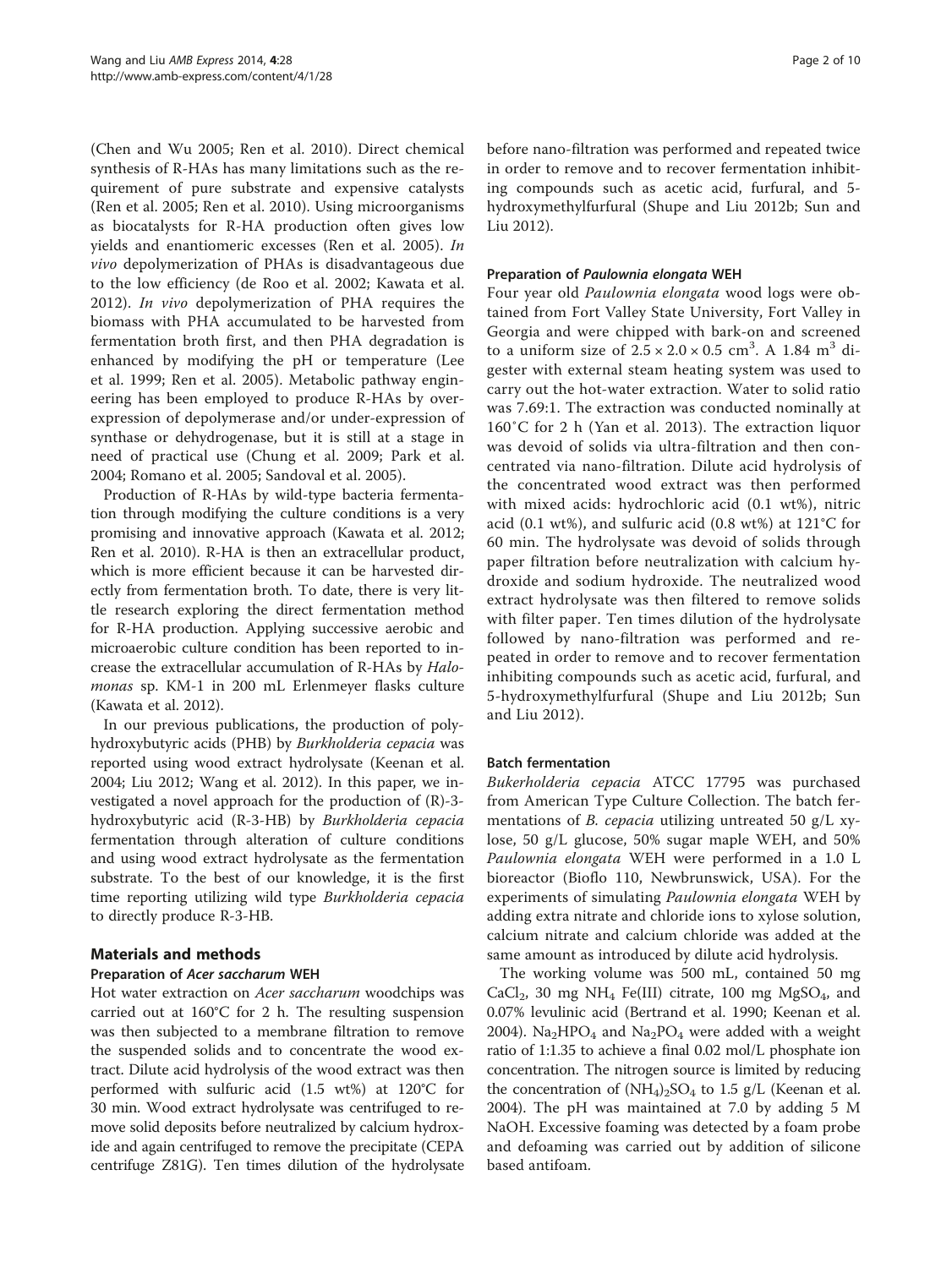The biomass is harvested from fermentation broth by centrifugation at  $4000 \times g$  for 10 min followed by freeze drying and then weighted to obtain the dried weight of the biomass. The freeze dried biomass was suspended into 50 mL chloroform (5% wt/vol) and incubated in 250 mL sealed glass flasks at 60°C for 24 h. Chloroform solution was obtained by filtration with whatman #1 filter paper, and then methanol was added to the PHB solution at ration of 5:1 (vol/vol). PHB was therefore precipitated and harvested by centrifugation at  $4000 \times g$ for 20 min. Polymer films were prepared by re-dissolving polymer with chloroform in 10 cm glass Petri dishes followed by evaporating chloroform in a fume hood for overnight. The PHB polymer was then weighted to obtain the PHB yield.

# Analytical methods

Sugar concentrations in WEH were analyzed using nuclear magnetic resonance (NMR) spectroscopy (AVANCE, Bruker BioSpin co.) operated at 600 MHz. A modified two dimensional (2D) heteronuclear single quantum coherence (HSQC) method was used to determine the sugar concentration (Shupe et al. [2012](#page-8-0); Shupe and Liu [2012a\)](#page-8-0).

Characterization and quantification of (R)-3-hydrobutyric acid was obtained by analyzing <sup>1</sup>H nuclear magnetic resonance spectroscopy (AVANCE 600, Bruker BioSpin co.) operated at 600 MHz. The concentration of R-3-HB was calculated by integrating the peak area at 1.12 ppm corresponding to the peak area of internal standard trimethylamine (TMA) with known concentration of 2.28 g/L.

$$
\frac{P_{HB}}{P_{TMA}} = \frac{M_{HB} \times 3}{M_{TMA} \times 9}
$$

Where  $P_{HB}$  and  $P_{TMA}$  are the integrated peak area of R-3-HB at 1.12 ppm and TMA at 2.90 ppm, and  $M_{HB}$ and  $M<sub>TMA</sub>$  are mole concentrations of R-3-HB and TMA respectively.

# Results

Batch fermentation using wood extract hydrolysates (WEH) NMR 2D HSQC spectrums with chemical shifts ranging from 4.1 to 6.0 ppm for <sup>1</sup>H (f2) and 91 to 106 ppm for <sup>13</sup>C (f1) was obtained for sugar concentration determination in wood extract hydrolysates (WEH) as shown in Figure [1](#page-3-0). The concentrations of monosaccharides were calculated using the method reported previously (Shupe et al. [2012](#page-8-0)). First the peaks of each monosaccharaide and oligomers were identified in the 2D-HSQC spectrum and then their concentrations were calculated using the normalized peak areas using glucosamine (5.49, 92.10) as the internal standard. Approximate peak locations of the main

components in WEH are: α-xylose (5.20, 95.06), αglucose (5.23, 94.91), α-galactose (5.27, 95.12).

In Paulownia elongate WEH, there are 12.3 g/L galactose, 19.5 g/L glucose, and 39.5 g/L xylose before B. cepacia batch fermentation (Figure [1A](#page-3-0)). Xylose is the most abundant monosaccharide in Acer saccharum WEH, which has a concentration of 47.2 g/L before batch fermentation (Figure [1C](#page-3-0)). After 10 and 11 days of B. cepacia fermentation, almost all of the monosaccharides are consumed (Figure [1](#page-3-0)B and D). Xylo-oligomers (4.47, 104.3) were also detected in Paulownia elongate WEH as shown in Figure [1](#page-3-0)A. However, these oligomers were consumed to a large extent after 11 days of fermentation (Figure [1](#page-3-0)C), which indicated the ability of B. cepacia to utilize oligosaccharides.

# Characterization and quantification of R-3-HB

The proton NMR spectrum of a regent 3-HB in water solution is shown in Figure [2](#page-4-0). The resonance peaks at 1.2 ppm, 2.5 ppm, and 4.2 ppm correspond to the labeled protons on the 3-HB molecule. These resonance peaks of 3-HB were also identified on the proton spectrum of B. cepacia fermentation broth (Figure [3\)](#page-4-0). Because the peaks at 2.5 ppm and 4.2 ppm overlap with resonance peaks of other compounds in the fermentation broth, we only integrate peak area of the double peak located at 1.2 ppm to quantify the concentration of 3-HB.

A linear regression line  $(y = 0.1134x, R^2 = 0.9937)$ was obtained using the regent 3-HB standard solutions (Figure [4\)](#page-5-0). The normalized peak area of 3-HB at 1.2 ppm based on internal standard (trimethylamine, TMA) showed a positive linear correlation with the concentration of 3-HB at the range of 0  $g/L$  to 20  $g/L$ . To ascertain the quantitative nature of the proton NMR, Figure [5](#page-5-0) shows a comparison of the concentration as determined from NMR reading and those of standard solutions. One can observe from Figure [5](#page-5-0) that the concentration of R-3-HB determined by NMR agrees very well with the actual concentration in the solution.

#### R-3-HB production from WEH

From the proton spectrum of *B. cepacia* fermentation broth using Paulownia elongate WEH as a substrate (Figure [3\)](#page-4-0), right shifting of resonance peaks of 3-HB is observed. For example, the CH resonance peak located at 1.20 ppm for the regent 3-HB, but it shifted slightly right to 1.12 ppm for the 3-HB produced in the fermentation broth. This resonance peak shifting is most probably resulted from neutralization of acids by sodium hydroxide. Sodium hydroxide was dosed into the medium automatically and consistently in order to maintain the pH at 7.0 in the fermentation.

In addition to 3-HB, acetic acid which has a resonance peak at 1.90 ppm, was also identified in the fermentation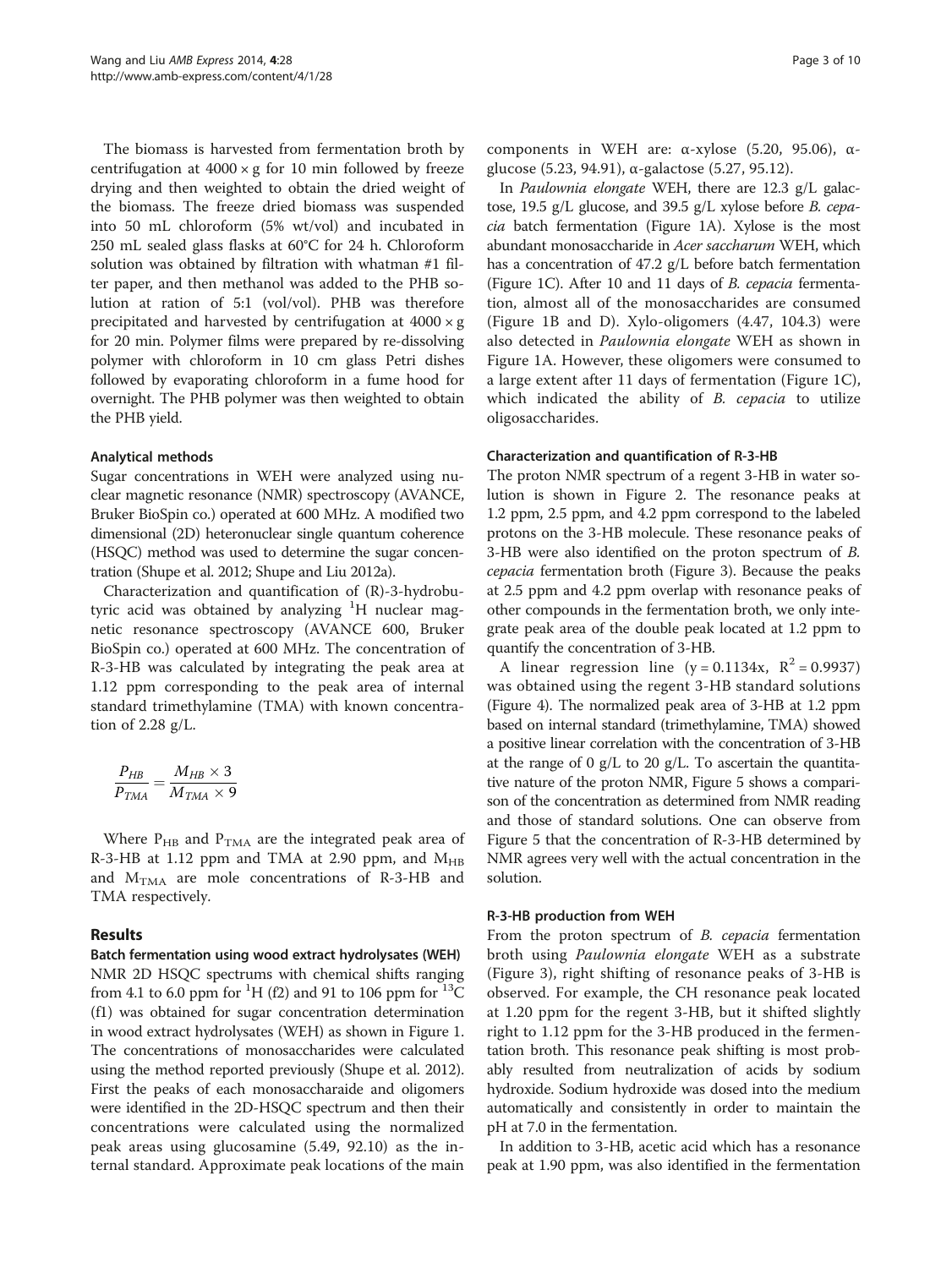<span id="page-3-0"></span>Wang and Liu AMB Express 2014, 4:28 Page 4 of 10 http://www.amb-express.com/content/4/1/28



broth from the proton spectrum (Figure [3](#page-4-0)). The accumulation of acetic acid started at day 3 and reached the peak concentration of 16.6 g/L at day 11 (240 h), and then decreased to 12.4 g/L at day 12 (262 h). The metabolism of acetic acid production by B. cepacia is beyond the research scope of this paper, and will be further investigated.

Production of R-3-HB by *B. cepacia* using *Acer sac*charum WEH and Paulownia elongate WEH is significantly different (Figure [6](#page-5-0)). Almost no R-3-HB can be detected in the fermentation broth using Acer saccharum WEH during the whole process. On the other hand, production of R-3-HB was detected in the medium using Paulownia elongate WEH during the third day of fermentation. The R-3-HB production started at day 3 (50 h), and then a significant increase to 14.2 g/L was observed at day 4 (76 h). The highest HB centration reached was 16.8 g/L at day 9 (208 h), which was then followed by a decreasing trend to 10.5 g/L at day 12 (262 h).

#### Investigation of R-3-HB production using simulated WEH

Compared to Acer saccharum WEH, Paulownia elongate WEH has much more six carbon monosaccharides, mainly glucose and galactose, as well as a significant amount of oligosaccharides. Furthermore, the dilute acid hydrolysis process introduced extra chloride and nitrate ions into the Paulownia elongate WEH.

To investigate the metabolism that triggered the production of R-3-HB from Paulownia elongate WEH, we designed a series of batch fermentations. 50 g/L glucose solution, 50 g/L xylose solution, 50 g/L xylose solution with extra nitrate ion, and 50 g/L xylose solution with extra nitrate and chloride ions were all used to simulate the *Paulownia elongate* WEH as fermentation substrate.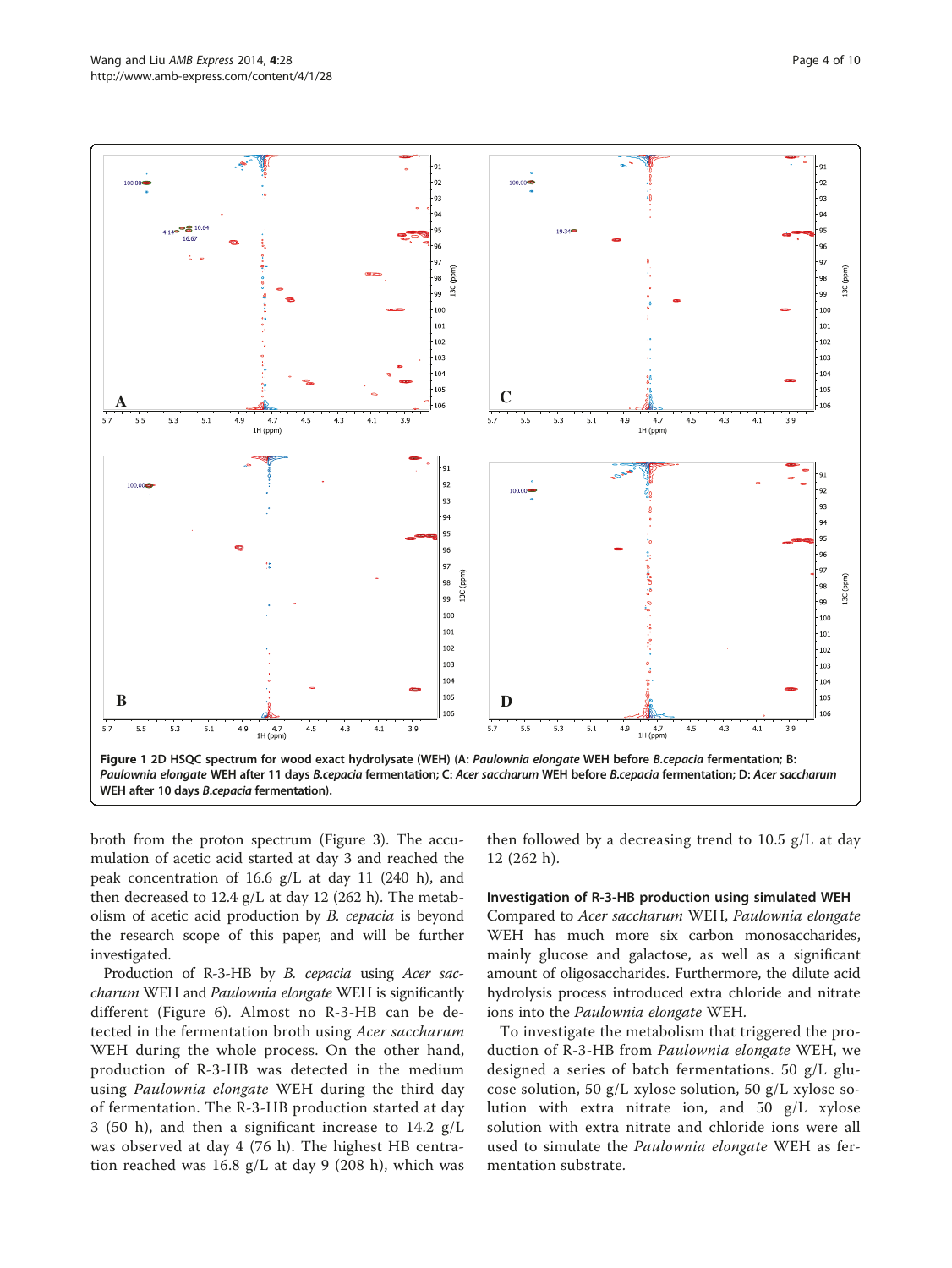<span id="page-4-0"></span>

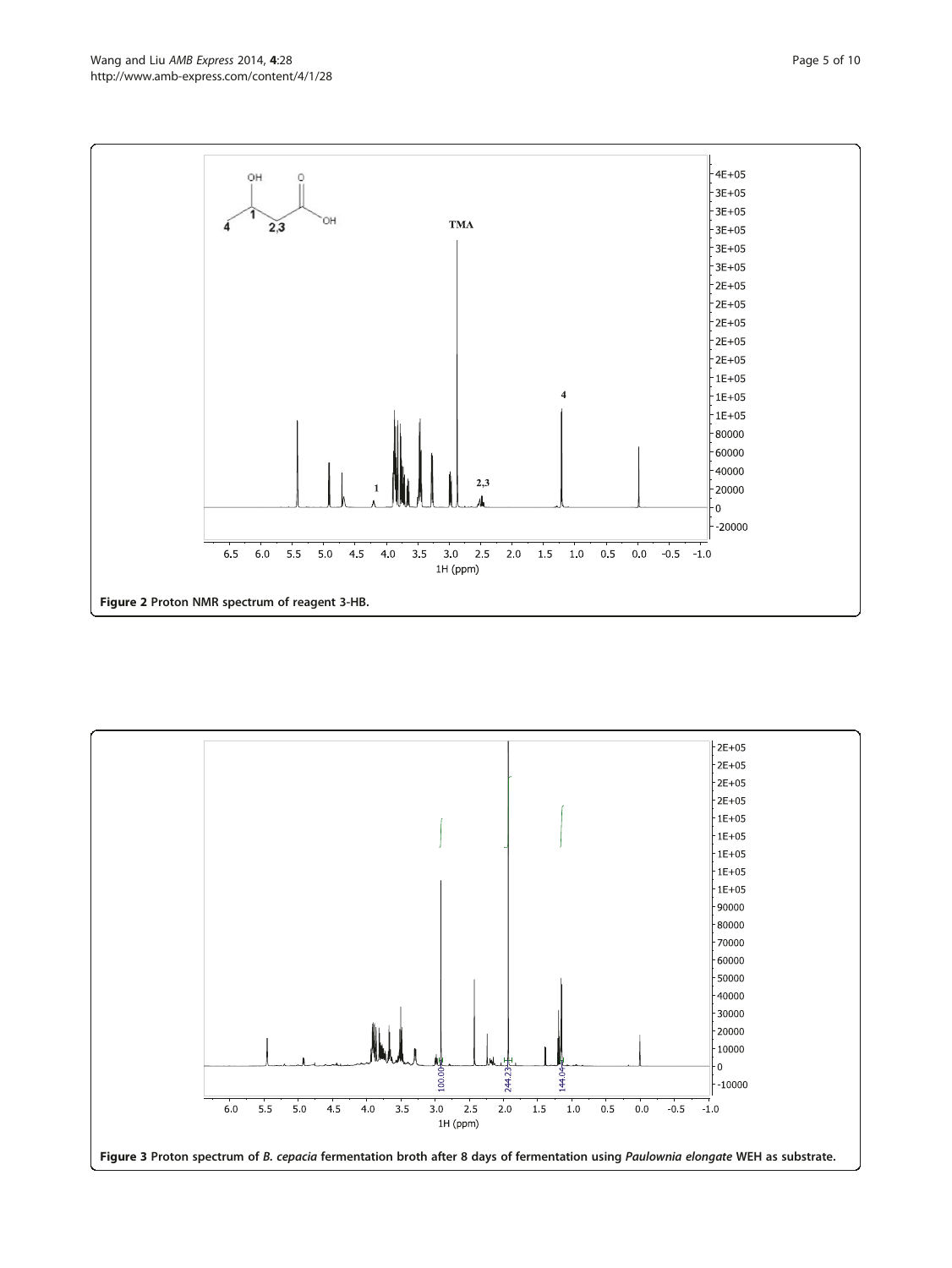<span id="page-5-0"></span>

Results of fermentation using glucose solution and xylose solution indicated that glucose as the fermentation substrate favors the production of R-3-HB more than using xylose (Figure [7](#page-6-0)). Introduction of extra nitrate and chloride ions seems to have a positive influence on the extracellular accumulation of R-3-HB.

The maximum R-3-HB concentration achieved from simulated WEH was 5.9 g/L from glucose. Using xylose as the fermentation substrate, highest R-3-HB concentration achieved is 3.8 g/L with extra nitrate and chloride ions. However, the extracellular concentration of R-3-HB reached 16.8 g/L using Paulownia elongate WEH. Some other compounds in the Paulownia elongate WEH might also contribute to the high R-3-HB production.

#### Biomass and PHB yield in B. cepacia fermentation

During the balanced growth phase, synthesis of PHA has been observed to occur simultaneously with cell growth and reproduction (Braunegg et al. [1998](#page-8-0); Lee et al. [1999](#page-8-0)). However, the microbial PHA accumulation has been observed to increase significantly during imbalanced growth (Braunegg et al. [1998;](#page-8-0) Sudesh et al. [2000](#page-8-0)), such as nitrogen (Tappel et al. [2012](#page-8-0)), phosphorus (de Roo et al. [2002\)](#page-8-0), oxygen (Lv et al. [2012\)](#page-8-0), magnesium (Hu et al. [2011\)](#page-8-0), or sulfate limited conditions with excess carbon (Braunegg et al. [1998](#page-8-0); Riis and Mai [1988](#page-8-0)). PHA production has generally been understood as induced by lack of one or more key nutrient for growth.





Paulownia elongate WEH:blue down pointing triangle symbol).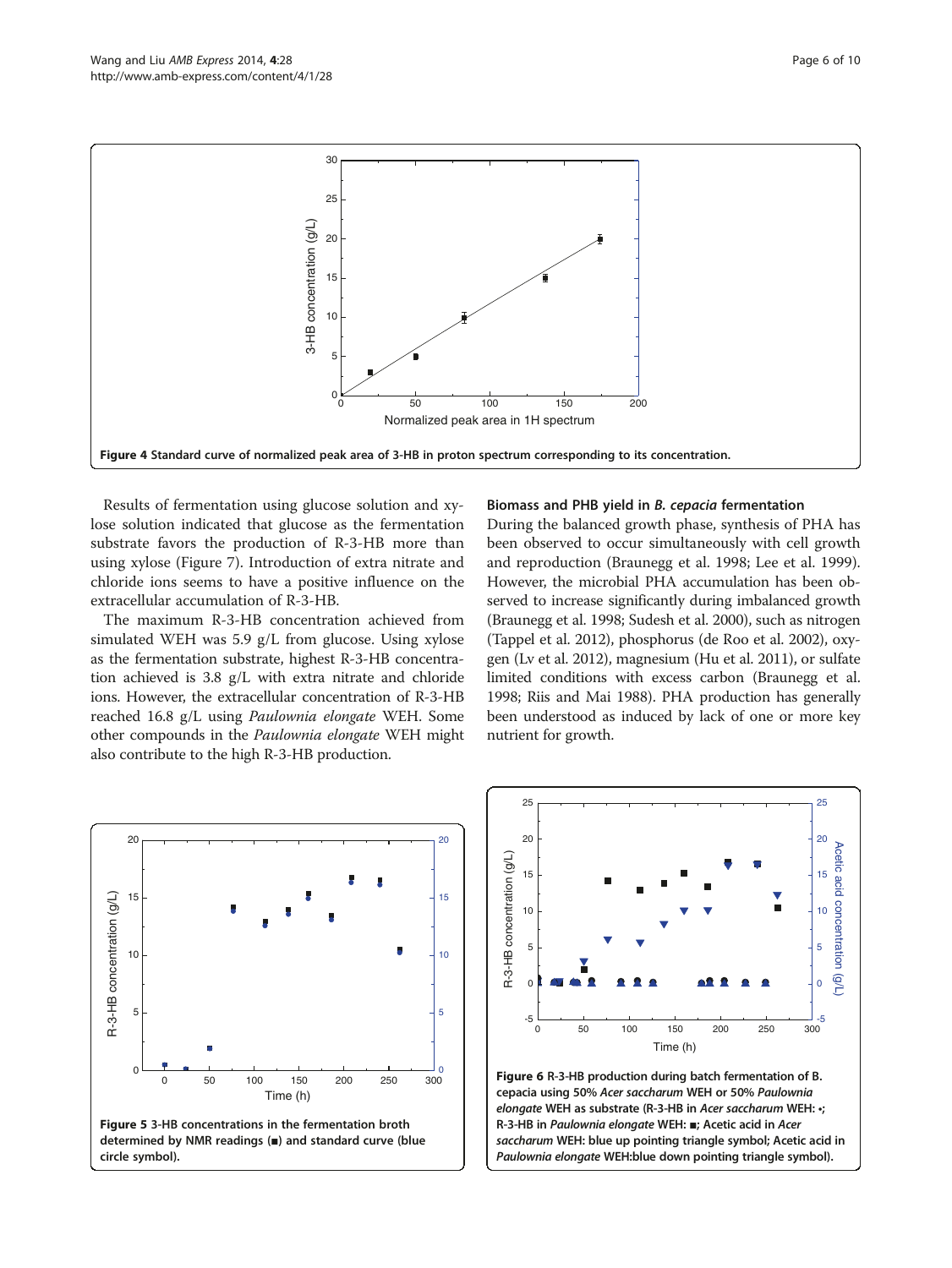<span id="page-6-0"></span>

In this study, nitrogen limited culture condition was adapted in the batch fermentations. The biomass yield and PHB content in the harvested biomass from six batch fermentations using 50% Acer saccharum WEH, 50% Paulownia elongate WEH, 50 g/L glucose, 50 g/L xylose, 50 g/L xylose with extra nitrate ion, and 50 g/L xylose with extra nitrate and chloride ions as substrate (Figures 8 and [9](#page-7-0)) respectively agreed with previous reported phenomenon that synthesis of PHA generally occur simultaneously with cell growth and reproduction (Braunegg et al. [1998;](#page-8-0) Lee et al. [1999](#page-8-0)). Another noteworthy phenomenon observed from these batch fermentations is that higher concentration of extracellular R-3-HB was detected from the fermentations with lower biomass and PHB yield, while less R-3-HB was produced from the fermentations with higher biomass and PHB yield, which confirms the mechanism proposed in Figure [10](#page-7-0) that extracellular R-3-HB is generated by intracellular depolymerization of PHB followed by secretion. Using Acer saccharum WEH and xylose solution as substrate obtained the highest biomass and PHB yield, but produced negligible amount of R-3-HB monomers. On the other hand, high concentration of R-3-HB was produced from Paulownia elongate WEH with comparatively lower yield of biomass and polymers.

# **Discussion**

NMR has been successfully used to identify and quantify HAs (Lee et al. [1999; Seebach et al. 2003\)](#page-8-0). Furthermore, NMR can be used to identity and quantify HA along with other components in the fermentation broth, including monosaccharaides, oligomers, and other byproducts. NMR samples can be run in minutes, yielding both proton and 2D-HSQC spectrums from a single sample, while eliminating difficulty in solvent selection and standard solutions. It is a well acknowledged quantitative analysis method in chemistry (Shupe et al. [2012\)](#page-8-0).

Currently, there are about 150 monomers that have been identified from the naturally produced PHAs (Steinbüchel and Valentin [1995\)](#page-8-0). It has been well acknowledged that all of these monomers are in the (R)- (−)-configuration if they have chiral center at the carbon connects to the hydroxyl group (Gangoiti et al. [2010](#page-8-0); Lee [1996](#page-8-0); Lee et al. [1999](#page-8-0); Liu et al. [2007](#page-8-0); Matsumoto et al. [2013](#page-8-0); Park et al. [2004](#page-8-0); Romano et al. [2005](#page-8-0); Ruth et al. [2007;](#page-8-0) Steinbüchel and Valentin [1995](#page-8-0)).

It has been demonstrated that in many wild type bacteria, the in vivo biosynthesis and degradation of PHA simultaneously take place (Wang et al. [2013](#page-9-0)). A model of the cyclic metabolism of PHA is proposed and shown

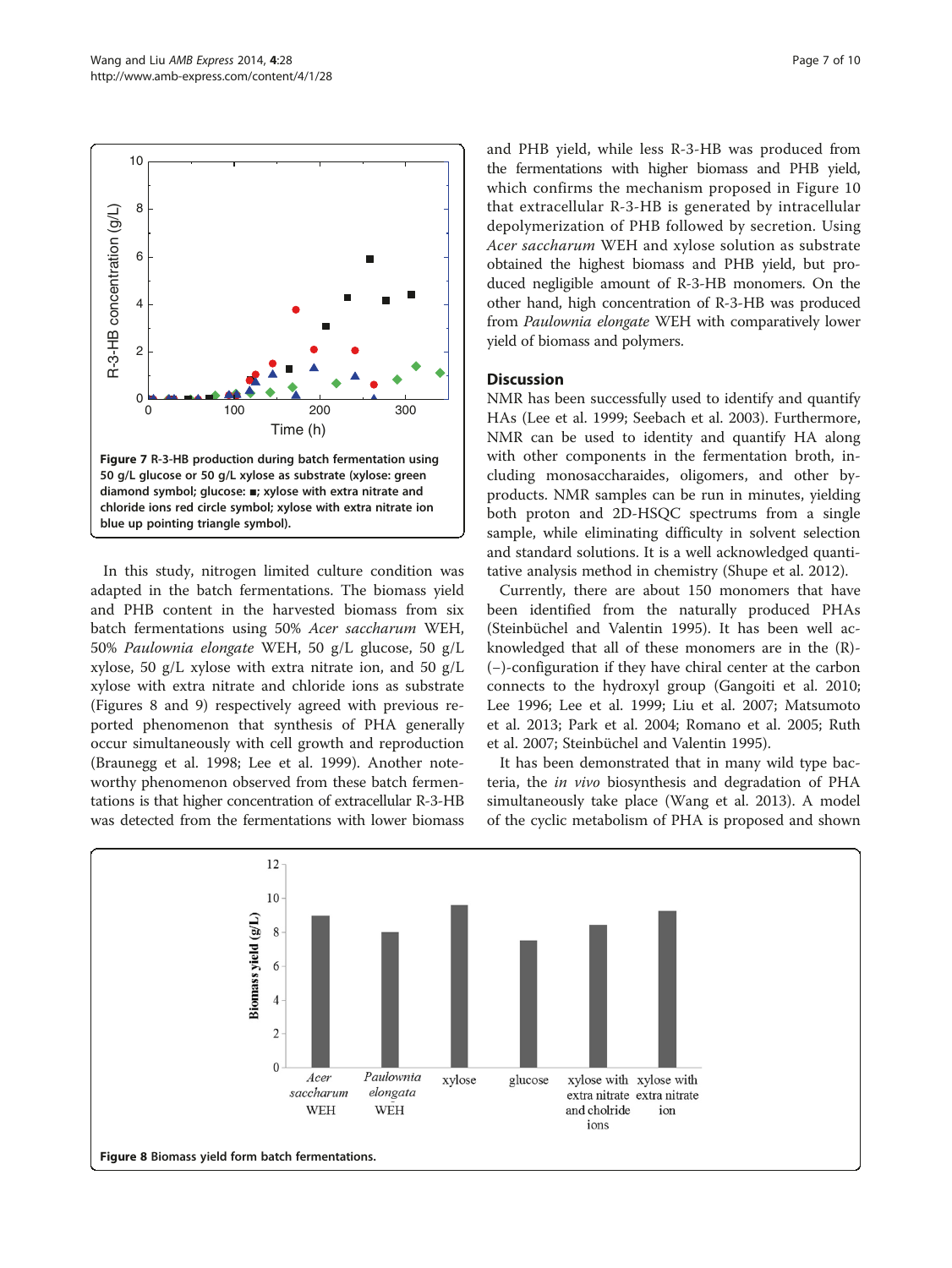<span id="page-7-0"></span>

in Figure 10 (Braunegg et al. [1998](#page-8-0); Holmes [1985](#page-8-0); Sudesh et al. [2000;](#page-8-0) Sudesh and Iwata [2008\)](#page-8-0). From the metabolic pathways we can conclude that it is essential to increase or maintain a high activity of PHA depolymerase while lowering the activity of (R)-3-Hydroxylbutyrate dehydrogenase in order to increase the production of R-HAs (Shiraki et al. [2006;](#page-8-0) Tokiwa and Ugwu [2007;](#page-8-0) Yuan et al. [2008](#page-9-0)). There have been studies carried out on HA production through genetic engineering approach by overexpressing PHA depolymerase gene and/or repressing the (R)-3-Hydroxylbutyrate dehydrogenase gene (Holscher et al. [2010](#page-8-0); Lee and Lee [2003](#page-8-0); Shiraki et al. [2006](#page-8-0); Ugwu et al. [2008](#page-8-0)).

Results of fermentations using six different medium showed that the concentration of R-3-HB in the fermentation broth increases at the expense of PHB yield, which confirms that R-3-HB is generated from the intracellular



degradation of PHB. The mechanism of R-3-HB leakage into the fermentation broth would require further investigation. Biomass yield is higher in fermentation using xylose as carbon substrate compared to glucose, which agrees with the phenomena of higher biomass yield in Acer saccharum WEH than in Paulownia elongate WEH because there is more xylose in Acer saccharum WEH while Paulownia elongate WEH has significant amount of glucose.

Previous reports have indicated that controlling pH of the fermentation medium can shift metabolic pathway to enhance in vivo depolymerization of PHAs and thus favor R-HAs production (Lee et al. [1999;](#page-8-0) Ren et al. [2005\)](#page-8-0). Introducing successive aeration conditions has been reported to increase the intracellular degradation of PHB to (R)-3- HB, which was then secreted into the culture broth (Kawata et al. [2012](#page-8-0)). From this study, we could conclude that the composition of the fermentation substrate is also an important factor for R-HA production.

In good agreements with previous reports on HA production, it was found that the HA monomer secreted into the fermentation medium can be consumed by the cells again during fermentation (Lee et al. [1999\)](#page-8-0). Therefore, it would be a more efficient strategy to produce HAs by removing the HA monomers continuously during the fermentation (Yuan et al. [2008\)](#page-9-0).

In conclusion, production of R-HB directly into the fermentation broth by suitable fermentation conditions enhances the prospect of biodegradable polymer PHA. High concentration (16.8 g/L) of R-3-HB was produced by B. cepacia from Paulownia elongate WEH. The existence of oligosaccharides, six carbon monosaccharides such as glucose, as well as extra electrolytes such as nitrate and chloride ions in the fermentation medium has been observed to contribute to accumulation of R-3-HB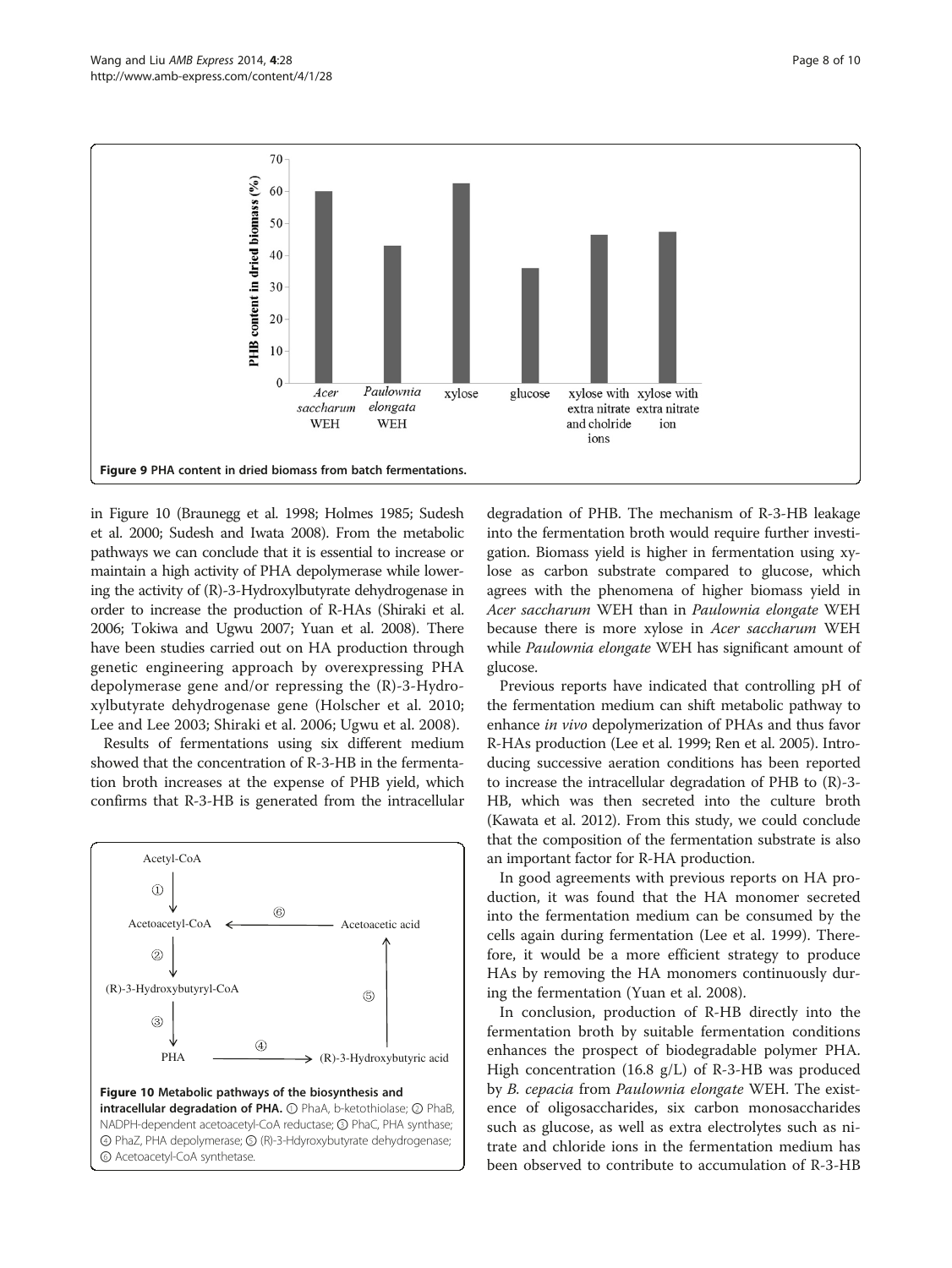<span id="page-8-0"></span>in the fermentation supernatant. R-3-HB is generated from the intracellular depolymerization of storage compound PHB followed by secretion into the fermentation broth. This study launched an innovative approach to efficiently and economically produce R-HA.

#### Competing interests

The authors declare that they have no competing interests.

#### Acknowledgements

The authors gratefully acknowledge the help by Mr. David Kiemle for assisting with the NMR analysis. Mr. C.D. Wood, Mr. Jipeng Yan and Mr. Yipeng Xie helped to generate the wood extract hydrolysates.

#### Received: 3 January 2014 Accepted: 6 January 2014 Published online: 18 March 2014

#### References

- Bertrand JL, Ramsay BA, Ramsay JA, Chavarie C (1990) Biosynthesis of poly-betahydroxyalkanoates from pentoses by Pseudomonas pseudoflava. Appl Environ Microbiol 56(10):3133–3138
- Braunegg G, Lefebvre G, Genser KF (1998) Polyhydroxyalkanoates, biopolyesters from renewable resources: Physiological and engineering aspects. J Biotechnol 65(2–3):127–161
- Buyondo JP, Liu SJ (2011) Lactic acid production by Lactobacillus pentosus from wood extract hydrolysates. J-for-J Sci Technol Forest Products Process 1 (3):38–47
- Chen GQ (2009) A microbial polyhydroxyalkanoates (PHA) based bio- and materials industry. Chem Soc Rev 38(8):2434–2446
- Chen GQ, Wu Q (2005) Microbial production and applications of chiral hydroxyalkanoates. Appl Microbiol Biotechnol 67(5):592–599
- Choi J, Lee SY (1999) Factors affecting the economics of polyhydroxyalkanoate production by bacterial fermentation. Appl Microbiol Biotechnol 51(1):13–21
- Chung A, Liu Q, Ouyang S-P, Wu Q, Chen G-Q (2009) Microbial production of 3-hydroxydodecanoic acid by pha operon and fadBA knockout mutant of Pseudomonas putida KT2442 harboring tesB gene. Appl Microbiol Biotechnol 83(3):513–519
- de Roo G, Kellerhals MB, Ren Q, Witholt B, Kessler B (2002) Production of chiral R-3-hydroxyalkanoic acids and R-3-hydroxyalkanoic acid methylesters via hydrolytic degradation of polyhydroxyalkanoate synthesized by pseudomonads. Biotechnol Bioeng 77(6):717–722
- Gangoiti J, Santos M, Llama MJ, Serra JL (2010) Production of chiral (R)-3 hydroxyoctanoic acid monomers, Catalyzed by Pseudomonas fluorescens GK13 poly(3-hydroxyoctanoic acid) depolymerase. Appl Environ Microbiol 76(11):3554–3560
- Holmes PA (1985) Applications of PHB a microbially produced biodegradable thermoplastic. Phys Technol 16(1):32
- Holscher T, Breuer U, Adrian L, Harms H, Maskow T (2010) Production of the chiral compound (R)-3-hydroxybutyrate by a genetically engineered methylotrophic bacterium. Appl Environ Microbiol 76(16):5585–5591
- Hu D, Chung AL, Wu LP, Zhang X, Wu Q, Chen JC, Chen GQ (2011) Biosynthesis and characterization of polyhydroxyalkanoate block copolymer P3HB-b-P4HB. Biomacromolecules 12(9):3166–3173
- Kawata Y, Kawasaki K, Shigeri Y (2012) Efficient secreted production of (R)-3 hydroxybutyric acid from living Halomonas sp KM-1 under successive aerobic and microaerobic conditions. Appl Microbiol Biotechnol 96(4):913–920
- Keenan TM, Tanenbaum SW, Stipanovic AJ, Nakas JP (2004) Production and characterization of poly-β-hydroxyalkanoate copolymers from Burkholderia cepacia utilizing xylose and levulinic acid. Biotechnol Prog 20(6):1697–1704
- KI M, Okei T, Honma I, Ooi T, Aoki H, Taguchi S (2013) Efficient (R)-3 hydroxybutyrate production using acetyl CoA-regenerating pathway catalyzed by coenzyme A transferase. Appl Microbiol Biotechnol 97(1):205–210
- Lee SY (1996) Bacterial polyhydroxyalkanoates. Biotechnol Bioeng 49(1):1–14 Lee SY, Lee Y (2003) Metabolic engineering of Escherichia coli for production of enantiomerically pure (R)-(−)-hydroxycarboxylic acids. Appl Environ Microbiol 69(6):3421–3426
- Lee SH, Park OJ (2009) Uses and production of chiral 3-hydroxy-gamma-butyrolactones and structurally related chemicals. Appl Microbiol Biotechnol 84(5):817–828
- Lee SY, Lee Y, Wang F (1999) Chiral compounds from bacterial polyesters: Sugars to plastics to fine chemicals. Biotechnol Bioeng 65(3):363–368
- Liu S (2012) Woody biomass conversion: sustainability and water-based processes. J Bioproc Eng Bioref 1(1):6–32
- Liu Q, Ouyang SP, Chung A, Wu Q, Chen GQ (2007) Microbial production of R-3 hydroxybutyric acid by recombinant E. coli harboring genes of phbA, phbB, and tesB. Appl Microbiol Biotechnol 76(4):811–818
- Lv SH, Gong R, Ma YF (2012) Structure and properties of the graft copolymer of starch and p-hydroxybenzoic acid using horseradish peroxidase. Polym Adv Technol 23(10):1343–1349
- Park SJ, Lee SY, Lee Y (2004) Biosynthesis of (R)-3-hydroxyalkanoic acids by metabolically engineered Escherichia coli. Appl Biochem Biotechnol 113:373–379
- Ren Q, Grubelnik A, Hoerler M, Ruth K, Hartmann R, Felber H, Zinn M (2005) Bacterial poly(hydroxyalkanoates) as a source of chiral hydroxyalkanoic acids. Biomacromolecules 6(4):2290–2298
- Ren Q, Ruth K, Thoeny-Meyer L, Zinn M (2010) Enatiomerically pure hydroxycarboxylic acids: current approaches and future perspectives. Appl Microbiol Biotechnol 87(1):41–52
- Riis V, Mai W (1988) Gas chromatographic determination of poly-βhydroxybutyric acid in microbial biomass after hydrochloric acid propanolysis. J Chromatogr A 445(C):285–289
- Romano A, van der Plas LHW, Witholt B, Eggink G, Mooibroek H (2005) Expression of poly-3-(R)-hydroxyalkanoate (PHA) polymerase and acyl-CoAtransacylase in plastids of transgenic potato leads to the synthesis of a hydrophobic polymer, presumably medium-chain-length PHAs. Planta 220(3):455–464
- Ruth K, Grubelnik A, Hartmann R, Egli T, Zinn M, Ren Q (2007) Efficient production of (R)-3-hydroxycarboxylic acids by biotechnological conversion of polyhydroxyalkanoates and their purification. Biomacromolecules 8(1):279–286
- Sandoval A, Arias-Barrau E, Bermejo F, Canedo L, Naharro G, Olivera E, Luengo J (2005) Production of 3-hydroxy-n-phenylalkanoic acids by a genetically engineered strain of Pseudomonas putida. Appl Microbiol Biotechnol 67(1):97–105
- Seebach D, Beck AK, Breitschuh R, Job K (1992) Direct Degradation of the Biopolymer Poly[(R)-3-Hydroxybutyric Acid] to (R)-3-Hydroxybutanoic Acid and its Methyl Ester. Org Synth 71:39–47
- Shiraki M, Endo T, Saito T (2006) Fermentative production of (R)-(−)-3 hydroxybutyrate using 3-hydroxybutyrate dehydrogenase null mutant of Ralstonia eutropha and recombinant Escherichia coli. J Biosci Bioeng 102(6):529–534
- Shupe AM, Liu SJ (2012a) Effect of agitation rate on ethanol production from sugar maple hemicellulosic hydrolysate by Pichia stipitis. Appl Biochem Biotechnol 168(1):29–36
- Shupe AM, Liu SJ (2012b) Ethanol fermentation from hydrolysed hot-water wood extracts by pentose fermenting yeasts. Biomass Bioenergy 39:31–38
- Shupe AM, Kiemle DJ, Liu S (2012) Quantitative 2D HSQC NMR analysis of mixed wood sugars in hemicellulosic hydrolysate fermentation broth. J Bioproc Eng Bioref 1(1):93–100
- Steinbüchel A, Lütke-Eversloh T (2003) Metabolic engineering and pathway construction for biotechnological production of relevant polyhydroxyalkanoates in microorganisms. Biopolymers 16(2):81–96
- Steinbüchel A, Valentin HE (1995) Diversity of bacterial polyhydroxyalkanoic acids. FEMS Microbiol Lett 128(3):219–228
- Sudesh K, Iwata T (2008) Sustainability of biobased and biodegradable plastics. Clean-Soil Air Water 36(5–6):433–442
- Sudesh K, Abe H, Doi Y (2000) Synthesis, structure and properties of polyhydroxyalkanoates: biological polyesters. Prog Polym Sci 25(10):1503–1555
- Sun ZJ, Liu SJ (2012) Production of n-butanol from concentrated sugar maple hemicellulosic hydrolysate by Clostridia acetobutylicum ATCC824. Biomass Bioenergy 39:39–47
- Tappel RC, Kucharski JM, Mastroianni JM, Stipanovic AJ, Nomura CT (2012) Biosynthesis of poly (R)-3-hydroxyalkanoate copolymers with controlled repeating unit compositions and physical properties. Biomacromolecules 13(9):2964–2972
- Tokiwa Y, Ugwu CU (2007) Biotechnological production of (R)-3-hydroxybutyric acid monomer. J Biotechnol 132(3):264–272
- Ugwu CU, Tokiwa Y, Aoyagi H, Uchiyama H, Tanaka H (2008) UV mutagenesis of Cupriavidus necator for extracellular production of (R)-3-hydroxybutyric acid. J Appl Microbiol 105(1):236–242
- Wang Y, Liu S (2013) Polyhydroxyalkanoates (PHAs): biosynthesis, production and recovery. J Bioproc Eng Bioref 2(1):61–72